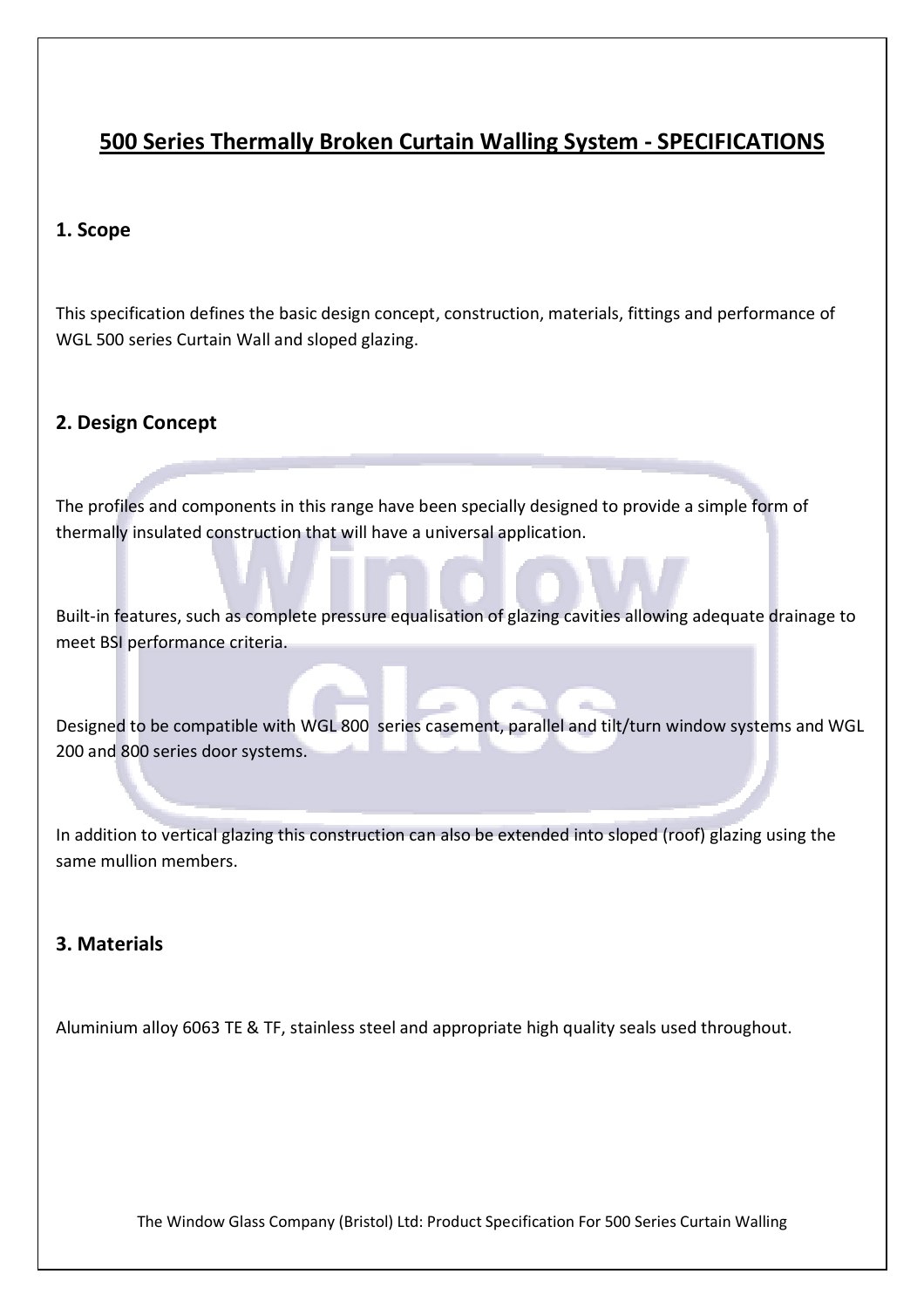### 4. Finishes

The construction allows for fabrication of all exposed members from pre-finished lengths of aluminium extrusion.

These exposed profiles will be available in a range of finishes:

a) Anodised to BS 3987, Grade AA25. Etched and anodised natural self-colour, black, bronze and standard colour range.

b) Synthapulvin standard colour range.

c) Non-standard colours are available upon request.

d) Synthapulvin paint finish to a marine/ swimming pool environment finish.

# 5. Construction

Many years of practical experience have been built into the form of 'stick' construction adopted, which consists of main mullion members with intermediate transom rails fitted on to prepared brackets to form the basic framing grid. The infill of glass, panels, opening lights or doors is then applied and the installation completed by the fitting of the pressure plates and cappings.

# 6. Glazing/Infill

The range was designed for a basic 24mm glass or panel thickness, but more recently has been adapted to suit 28mm glass or panel thickness to aid compliance with Building Regulation Part L. It is also arranged so that by varying the pressure plate spacer tubes any thickness between 6mm and 38mm can be accommodated.

A range of opening lights and doors can be directly accommodated in the vertical glazing.

# 7. Performance (thermal)

In its double glazed condition the inside structural members are separated and insulated from the outside capping resulting in an effectual thermal barrier giving a thermal transmittance value for the aluminium framing of approximately 3.0watts per square metre per degree centigrade. This aluminium framing 'U' value coupled with the use of appropriate 'U' value glass/ panel (ie; low 'E' and/or argon filled cavity) will enable the system to comply with Building Regulation Part L.